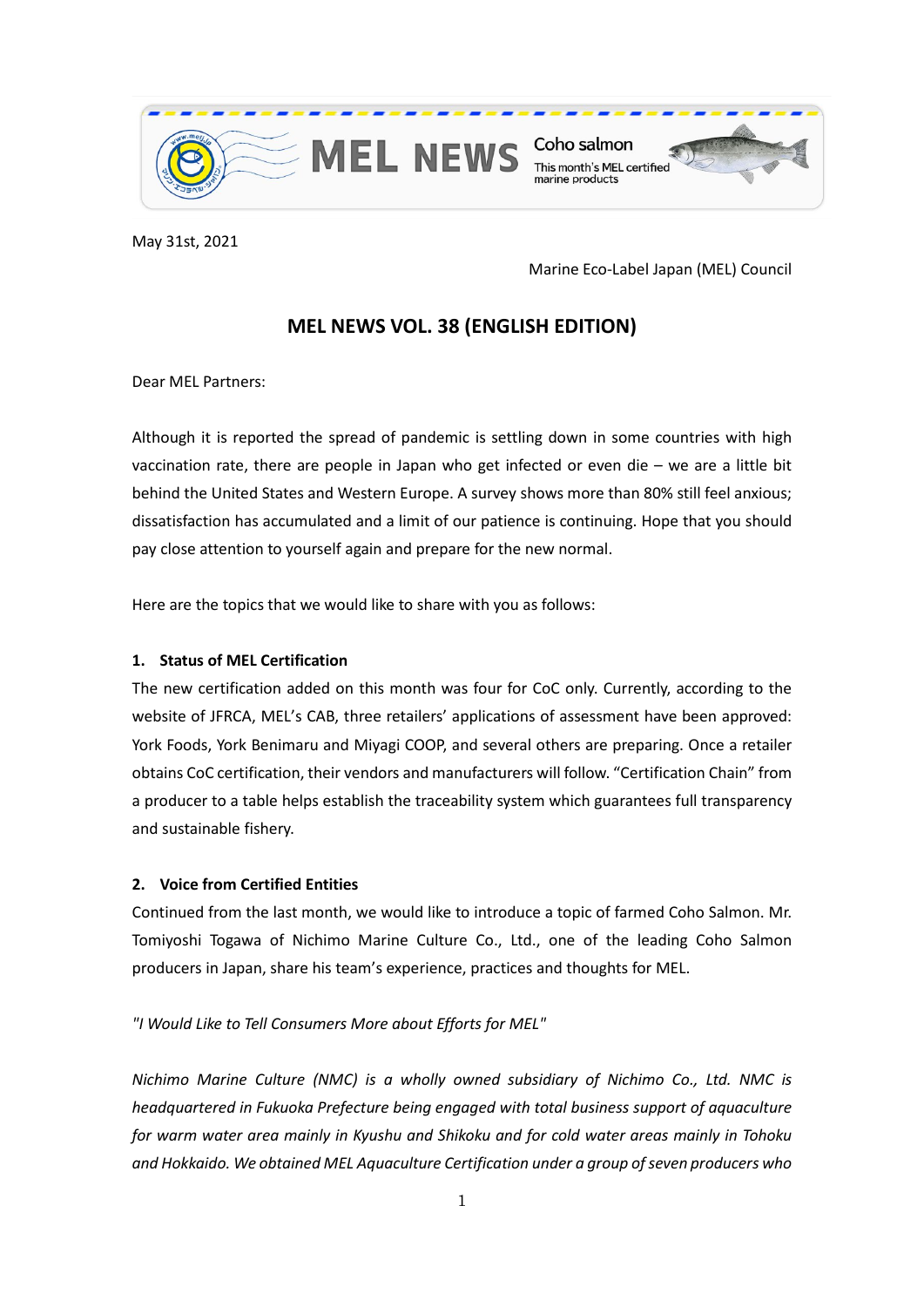*belong to Miyagi Nichimo in 2020 that Nichimo Group handles integrated operation from processing to sales and marketing. Miyagi Nichimo Coho Salmon Group is the group established about 20 years ago, and has held a meeting once every two months since then to exchange information so as to produce better farmed salmon.*

*When the Great East Japan Earthquake occurred and caused group's cages and shipsto be swept away, one month after, they gathered on a fully rubble-covered beach and discussed whether to deal with the Coho Salmon operation. Finally, we decided to revive unanimously and swore that we should produce the salmon product which gains the most praise from consumers, and started taking steps to resume the farming. Since then, we have received a great deal of cooperation from various people up until now.*

*To my great delight, ten years after the earthquake, the generations within the group are gradually changing; the number of younger generations is increasing. Young people understood MEL certification standards and prepared for its application keeping the group together. "Through acquiring the certification, we can tell consumers that we are seriously working to create a sustainable aquaculture business;" youngers talked to fathers in various situations.*

*Nichimo, the parent company handling processing and sales, obtained MEL CoC certification in May 2021. As a result, we are delighted to be able to convey our commitment and activities for MEL fairly and closely to the consumers. We believe that MEL will develop up to where it gets recognized not only in Japan, but from overseas, and we will continue to work with a sense of mission, so we would ask MEL Japan Council for its continued guidance and encouragement.*



*Written by Tomiyoshi Togawa*

Partners of Miyagi Nichimo Farmed Coho Salmon Group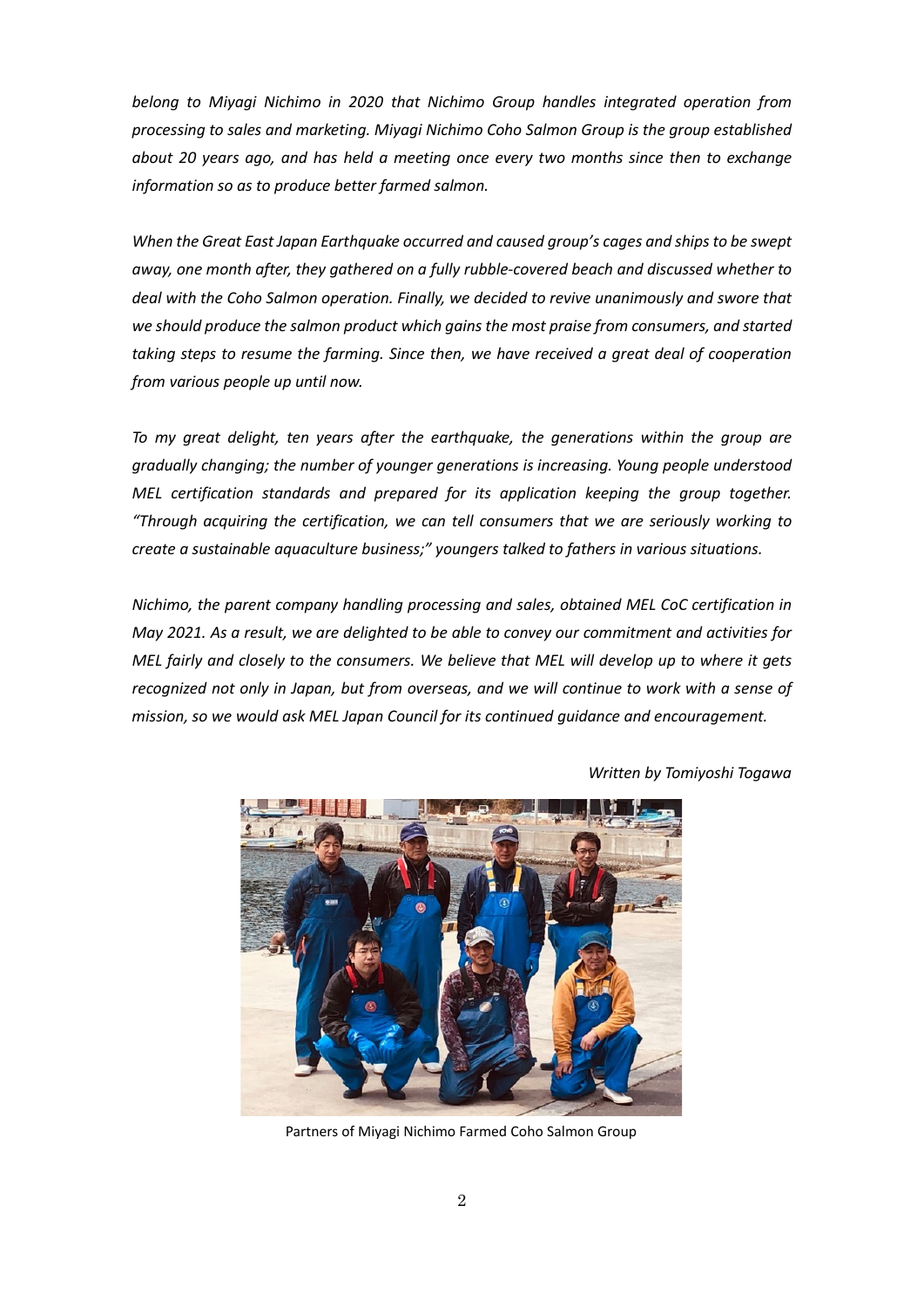#### **3. Column**

This month, we asked Chikako Makino, Deputy General Manager of Strategic Planning Division of Japan Accreditation Board (JAB), MEL's accreditation body. JAB plays a central role in ensuring the reliability of certification system. Makino-san talks about the cutting-edge movement of certification in the world.

*"Impact on UN SDGs and Product Certification System - Value of Green Finance and Sustainable Finance"*

#### *Summary*

*Among the conformity assessment systems, the product certification system was influenced early by the spread of UN SDGs. Environmental and social aspects are also important factors of sustainable finance. It is useful to disclose the information that a company obtains an accredited product certification.*

#### *Main Story*

*Along with the prevention against covid-19 and revision of system rules related to GFSI and GSSI, product certification system rules such as forest certification are also being revised. First of all, there is an increasing demand for human rights, certification processes, and opportunities for women being utilized in certification audits. Among the conformity assessment systems, it was the product certification system that required measures for human rights and gender equality in conjunction with the spread of UN SDGs.*

*Currently, as an international standard for climate change, calculation of GHG emissions (ISO14064-1), management of GHG reduction and absorption projects (ISO14064-2), validation and verification (ISO14064-3),* 



Ms. Chikako Makino

*and its certification standards (ISO14065) have all been revised in accordance with the Paris Agreement. It is time to change significantly mitigation activities for environment and climate using the newly revised standards.*

*What kind of actions related to GHG reduction and absorption contribute to Climate Finance, and what kind of climate actions including certification activities contribute to Green Finance; such discussion of international standardization has also progressed (ISO14030). We suggested effectiveness of MEL system as an example of EU taxonomy (ISO 14030-3) based on the discussion*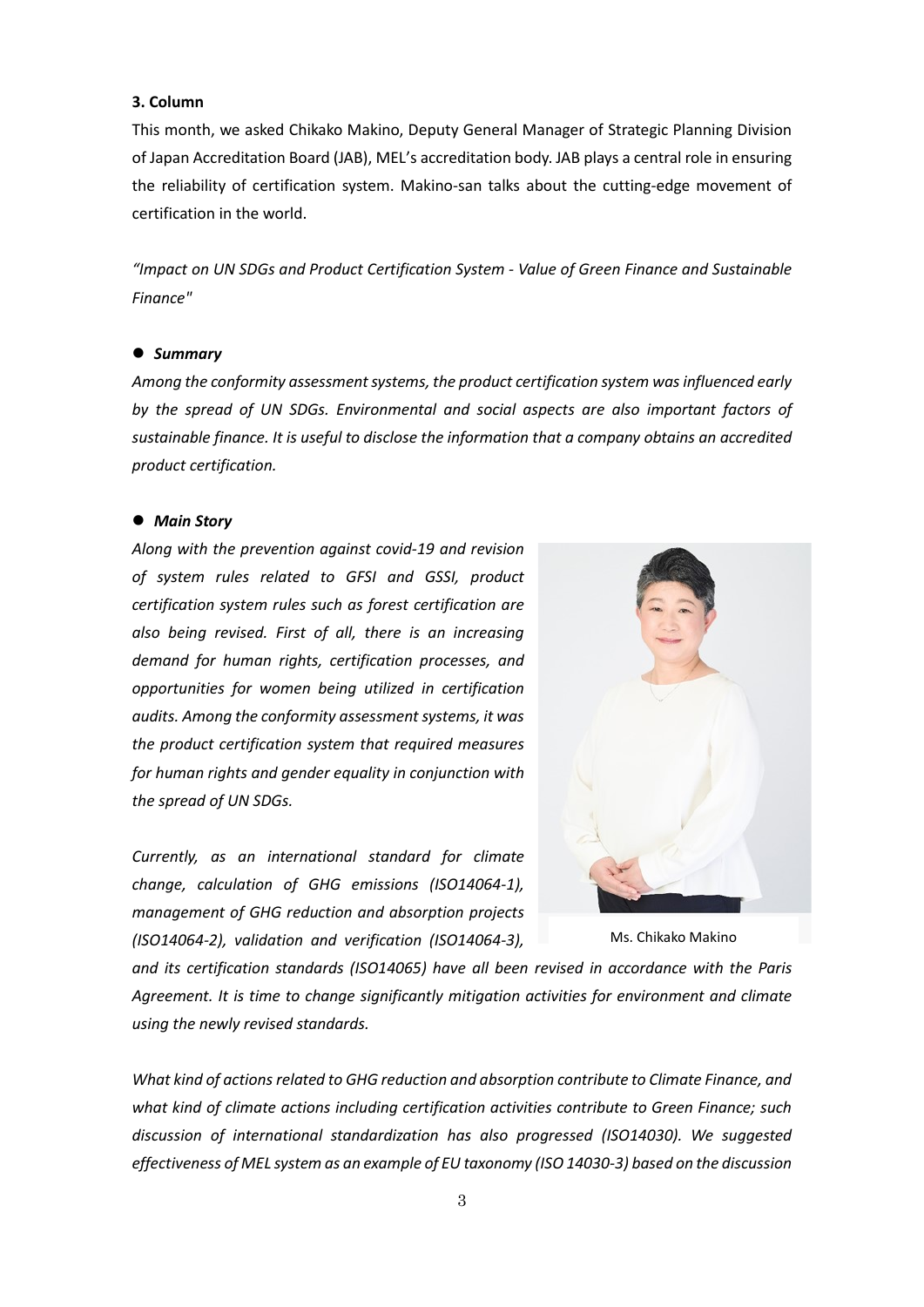*that what kind of product certification system (ISO14065) contributes to Green Investment, and finally the proposal of MEL system was accepted. There is a movement, even in this new trend of Green Investment, the usefulness of product certification system is being understood and then adopted.*

*Furthermore, whether certification activities contribute to Sustainable Finance is about to be standardized internationally. The important factors are climate change (GHG reduction and adaptation measures), water management, waste treatment, human rights and gender equality, all of which are necessary to be adapted. And it has become newly important to create the environment where investors can be informed that investees obtain certification on such topics. It would lead to the story that, by disclosing the information that the product certification is obtained through the assessment conducted by an accredited certification body, the value of product certification will be enhanced, and the corporate valuation from investors standpoint will be improved as well.* 

*Why don't you take this opportunity to review the published certification information?*

*Written by Mr. Chikako Makino*

#### **4. Practice of Certified Product and Promotion**

Ito-Yokado acquired MEL CoC certification and launched MEL-certified four species in April 2021, just one year ago. We are delighted that while the number of certified seafood products has increased, MEL's logo and its recognition at Ito-Yokado's store have become popular. This time, Mr. Kazuki Yuyama, Senior Merchandiser of Seafood at Marche Department, gives us encouraging comments regard certified product development.

#### *"New Challenges of Marine Ecolabel"*

*Since April of last year, we have been selling seafood products with MEL logo. We participated in MEL's efforts to promote the use of sustainable seafood together with producers and distributors incorporating combined with our store brand "Fresh Seafood with Tracebility (Kao ga mieru osakana). We are now taking on further challenges as the second year of this program. Each store can process raw material (fillet or loin) into a fillet cut or sashimi slice, put in a pack and sell it by ourselves. But, we are proceeding with commercializing it in a form much easier for customers to use.*

*Case 1: Red Sea Bream and Amberjack used in Seafood Bowl (Kaisen Don) or Sushi Set We are promoting the new collaboration program with Deli Dept. that raw material can be shared and used in different forms at a same store under the co-brand of "Fresh Seafood*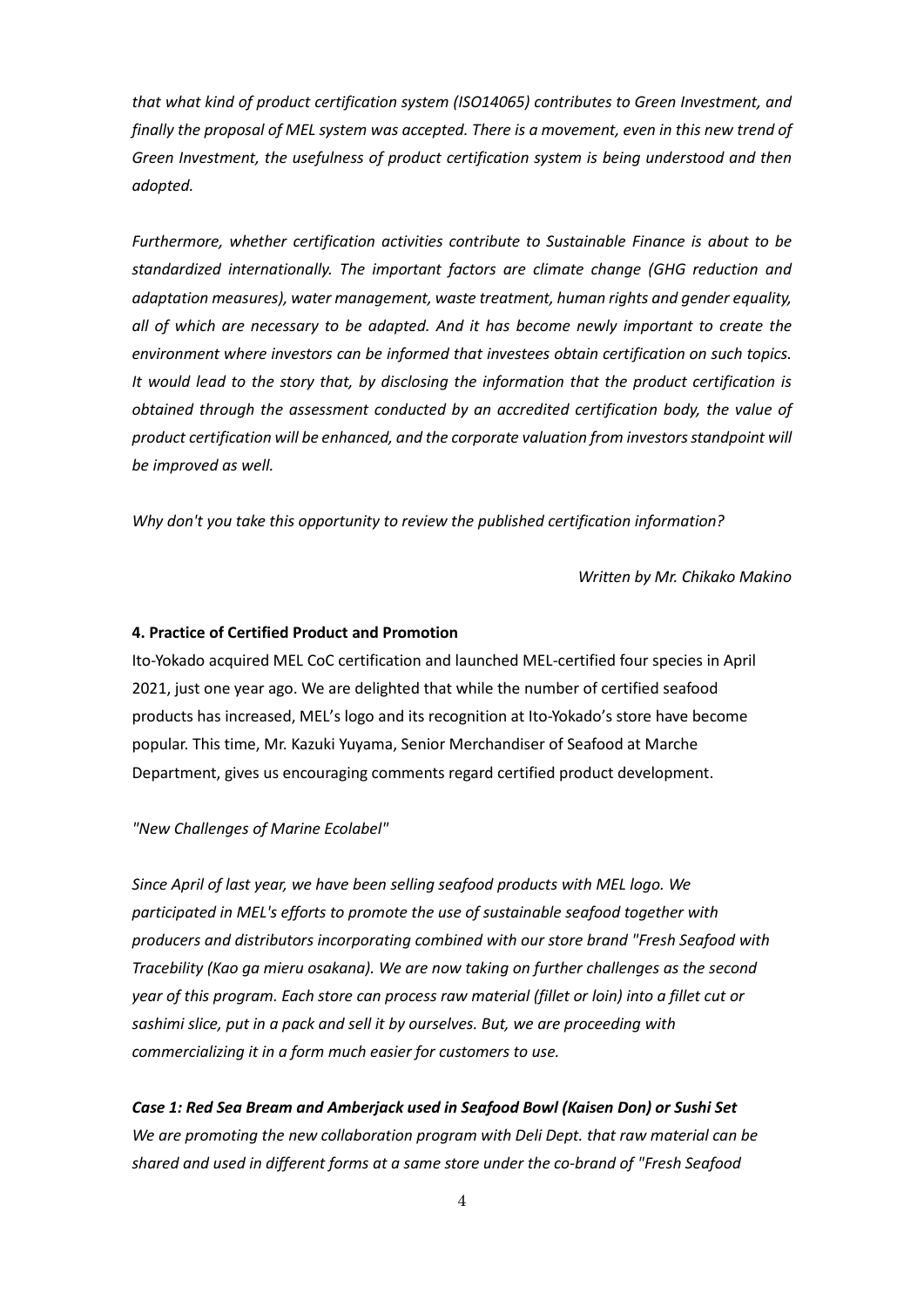*with Traceability" and "MEL" aiming at the weekend big sales for home meal mainly. In the near future, we plan to use this idea as the main axis for assorted sushi pack at Deli counter shown below photos.*



#### *Case 2: Mazaki Wakame Seaweed Salted*

*We have launched individually packaged Wakame Seaweed product with MEL logo. This is a new version of MEL certification program that our supplier, Taro-cho Fisheries Cooperative in Iwate Prefecture which acquired MEL Aquaculture Certification for Wakame Seaweed, produces the product (shown in the right) at their CoCcertified co-packer's plant, and supplies it to Ito-Yokado stores. This product has been very popular for many years since it was launched, and is one of the indispensable items for our stores. We will continuously develop and sell such packaged products using MEL-certified seafood.*



New Package of Wakame

*Besides at a fresh seafood counter, we will commonly use raw material with Deli Dept. and co-packers, and expand the lineup of certified product much more, which is our mission as an influential major retailer in Japan. We will focus on this kind of cross-merchandising and product development continuously.*

*Written by Kazuki Yuyama*